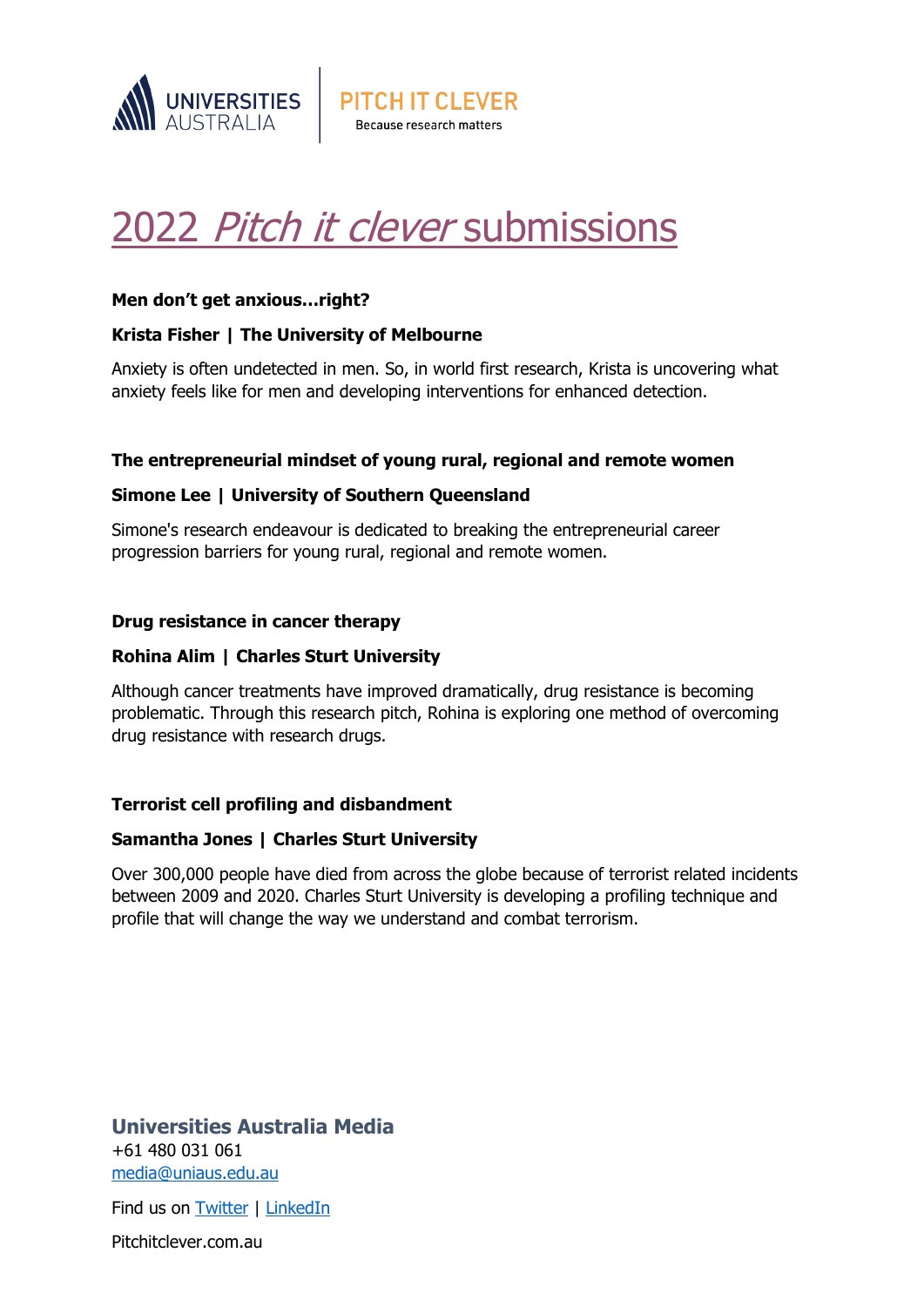

## **Floating wetland for stormwater treatment**

#### **Md Nuruzzaman | Curtin University**

Rain often pollutes our water resources, killing fish in the rivers and lakes. This research pitch on floating wetlands is about safeguarding our water resources and the environment from stormwater pollution.

**PITCH IT CLEVER** Because research matters

#### **New life for food waste**

#### **Ekanayake Mudiyanselage Krishmali | Deakin University**

Food waste is a global challenge. WasteMaster equipment is another milestone in reducing food waste. Ekanayake's research pitch aims to improve

the materials treated after WasteMaster or the WasteMaster residues.

## **Terminally ill children and their families have a special place to call home**

## **Hedyeh Gamini | Deakin University**

The Maggie Centre model is a healing space for adult cancer patients. However, there is no similar option for children. This pitch proposes a Young Maggie Centre for terminally ill children and families by adapting the Maggie Centre paradigm.

## **Towards a cavity and oral disease free future…. and no, I'm not a dentist!**

## **Tan Nguyen | Deakin University**

Oral health is largely excluded from universal healthcare coverage. Tan's research uses a priority setting approach to inform resource allocation. It develops economic evaluation methods to ensure healthcare investment decisions are possible for tooth decay and severe gum disease.

**Universities Australia Media** +61 480 031 061 [media@uniaus.edu.au](mailto:media@uniaus.edu.au)

Find us on **Twitter** | [LinkedIn](https://www.linkedin.com/company/1455411/admin/)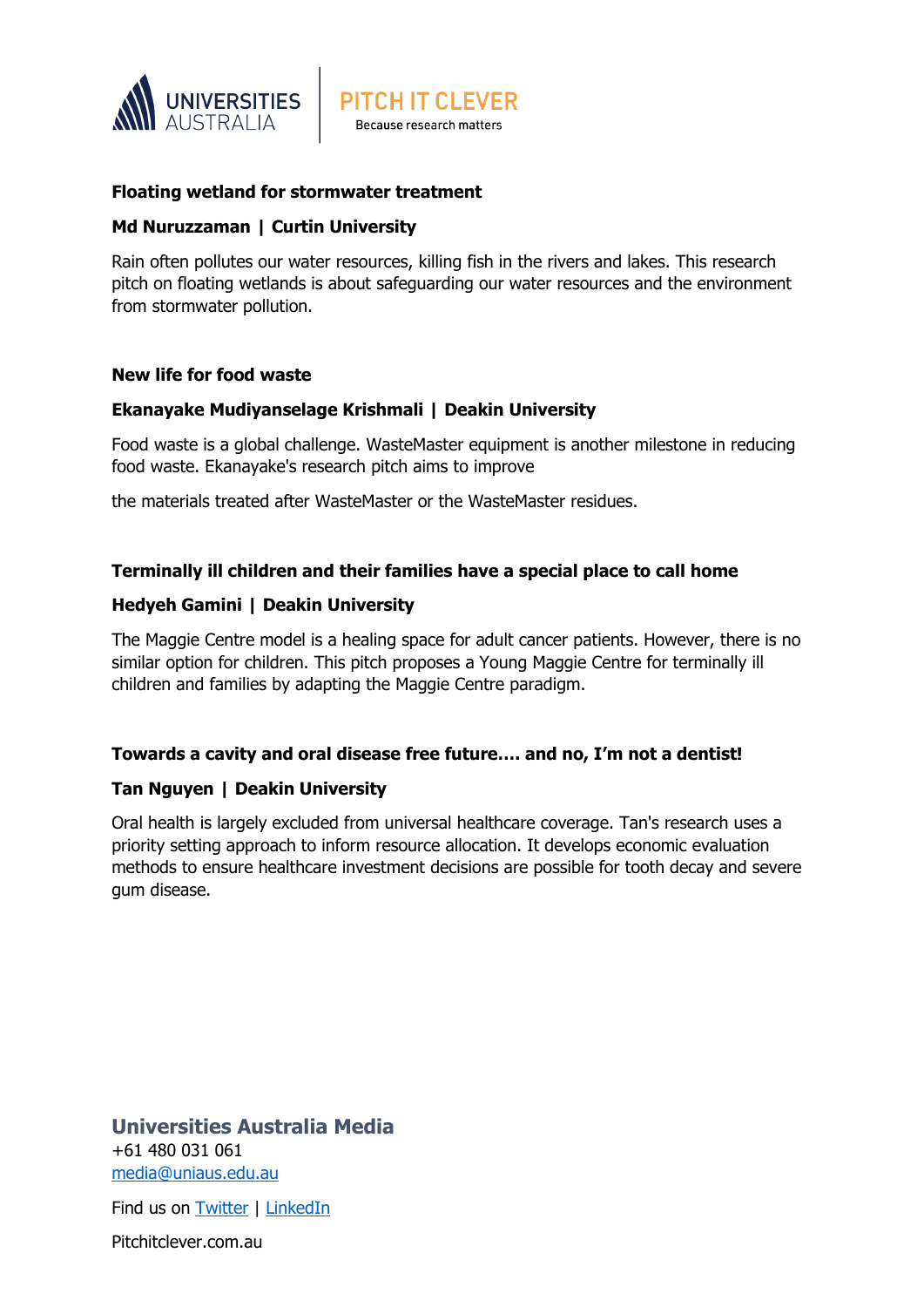

## **Gender & Patents - supporting women in STEM**

## **Dr Vicki Huang | Deakin University**

Are women as successful as men in securing a patent for their invention? Vicki and the Deakin team found that inventors with a male-sounding first name had a higher chance of getting a patent, irrespective of scientific field. Their pitch unpacks why.

**PITCH IT CLEVER** Because research matters

## **Accelerating gender equity in the workplace: a 'How to' Guide**

## **Ashley Speers | Edith Cowan University**

Ashley's research pitch examines inclusion and diversity programs and their outcomes to generate the secret ingredients for gender equity success.

## **Durable polymeric implants fabricated via desktop 3D printers**

## **Hamed Bakhtiari | Edith Cowan University**

Using metallic implants inside the human bone is risky, costly, and may cause inflammatory reactions. To address this issue and in response to the growing number of bone surgeries, Hamed's pitch aims to design and fabricate durable polymeric implants using commercial 3D printers

## **Exploring the underwater world**

## **Kazi YasinIslam | Edith Cowan University**

How do you communicate quickly, reliably, and energy-efficiently in pursuit of discovering the mysteries of a world where Wi-Fi/cellular data doesn't work? Kazi's pitch presents a solution by combining light and sound into an innovative wireless tech for underwater exploration.

**Universities Australia Media** +61 480 031 061 [media@uniaus.edu.au](mailto:media@uniaus.edu.au)

Find us on **Twitter** | [LinkedIn](https://www.linkedin.com/company/1455411/admin/)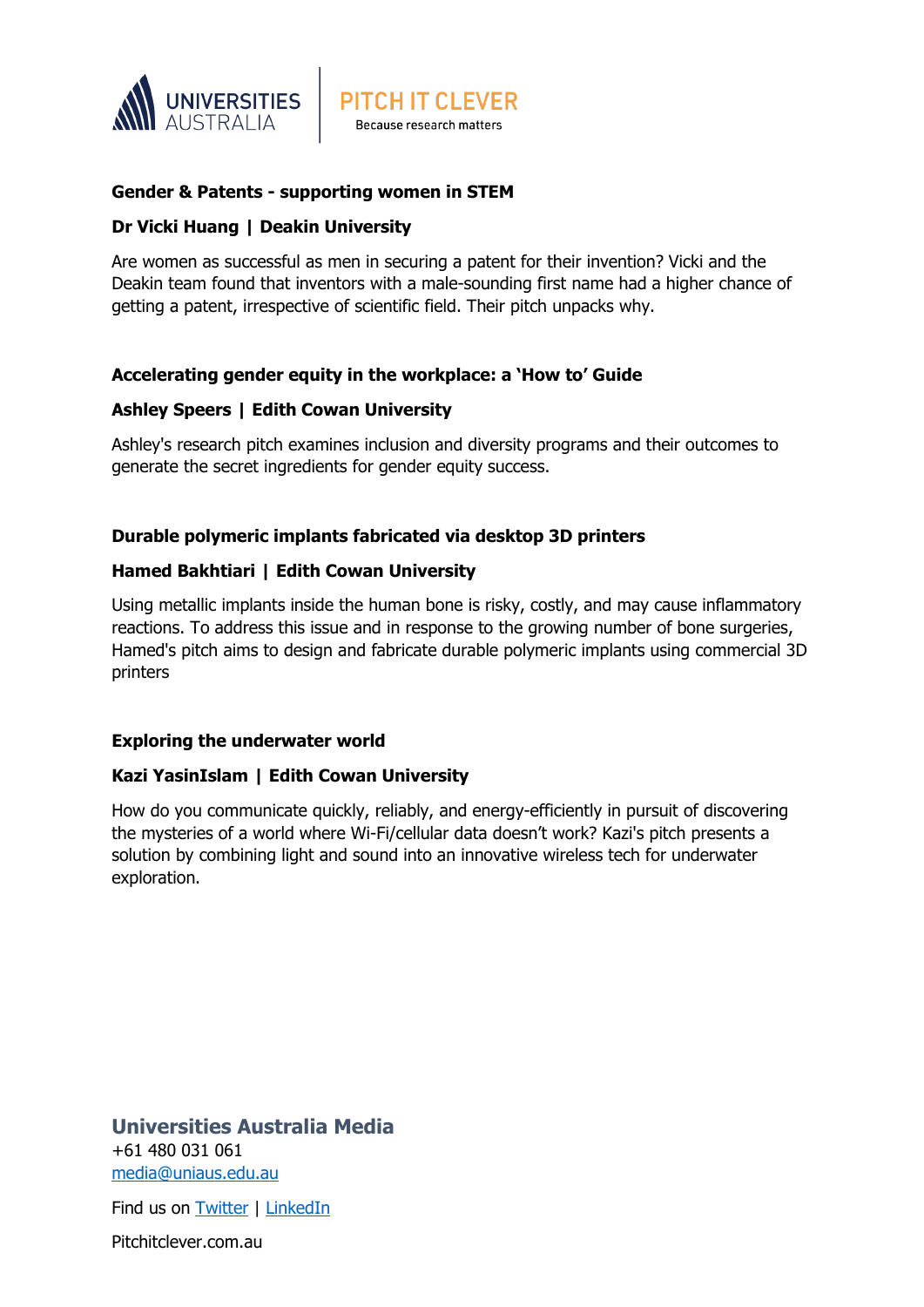

## **Writing a historical novel about WW2 Poland**

## **Andrew Clinnick | Federation University Australia**

Andrew's historical novel is an engagement between the stories told to him by his Polish grandmother, the historical records, and his imagination.

**PITCH IT CLEVER** Because research matters

## **What if the answer to spinal cord Injury lives right at the top of our noses?**

#### **Francesca Oieni | Griffith University**

OECs, residents of our noses, have amazing neuro-regeneration powers. However, they live and collaborate with other cell types. Defining the optimal ratio of OECs and fibroblast will lead to a safe and consistent transplantation cocktail for a cell-based therapy for SCI, according to Francesca's pitch.

#### **The future of robotic teachers**

#### **Dr Kristyn Sommer | Griffith University**

As we hurtle toward the future it's likely our children will soon learn from robot teachers. But before robots and children are thrust together in the classroom, we must first figure out whether kids can actually learn from robots. This is where Kristyn's research comes in.

## **A SMART move to stop hip pain**

#### **Dr Laura Diamond | Griffith University**

Pain from hip osteoarthritis may mean you move in a detrimental way. Our SMART wearable tech combines models of the musculoskeletal system & artificial intelligence to retrain you to move in a beneficial way that relieves pain & could help avoid a joint replacement in the future!

**Universities Australia Media** +61 480 031 061 [media@uniaus.edu.au](mailto:media@uniaus.edu.au)

Find us on **Twitter** | [LinkedIn](https://www.linkedin.com/company/1455411/admin/)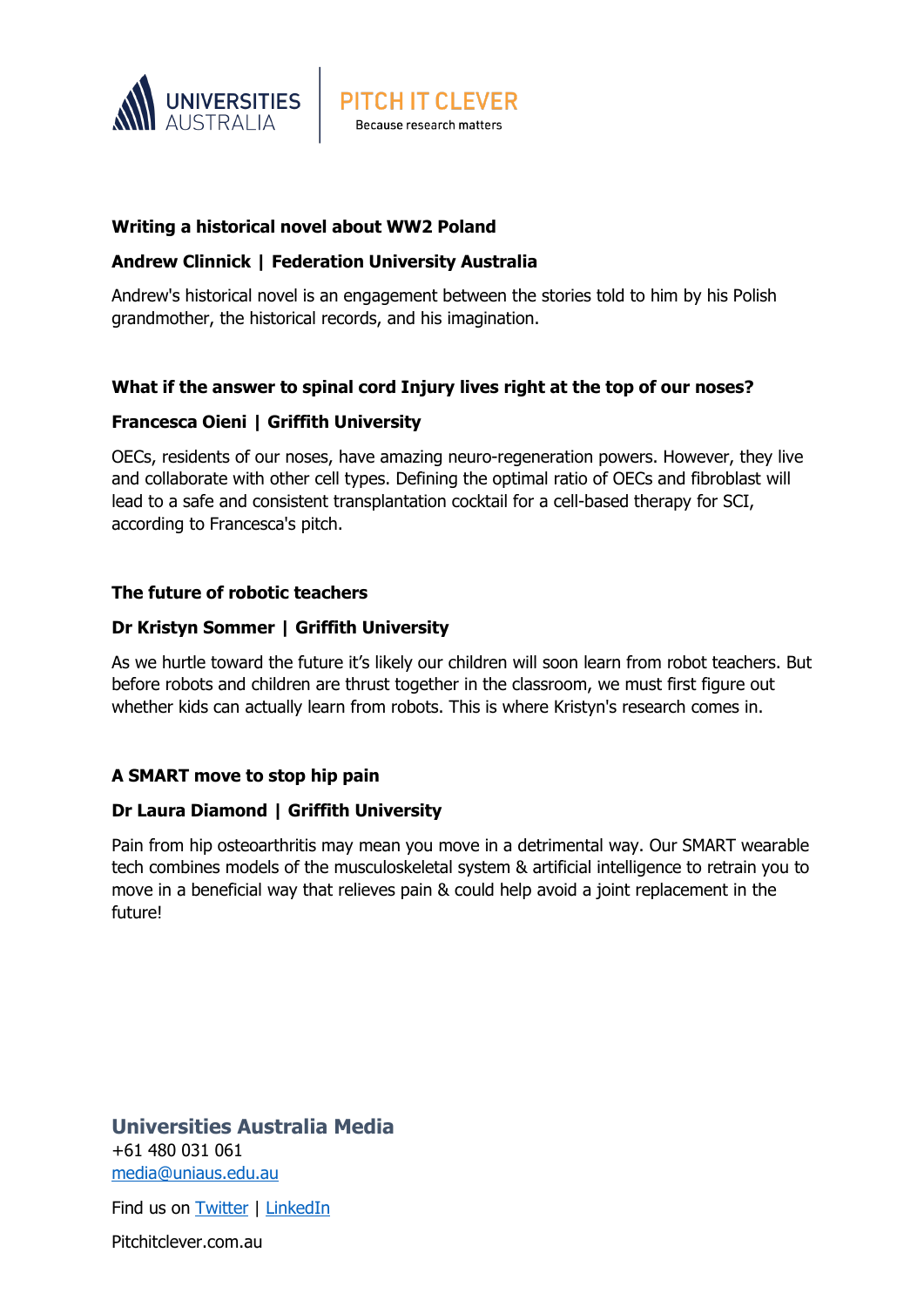

## **The possibility of using microbes to cure neurodegenerative diseases: the art of listening to your gut and trusting your microbes**

**PITCH IT CLEVER** Because research matters

## **Ossie Avakh | Griffith University**

Microbial infections are recognised as important risk factors causing neurodegenerative diseases. On the other hand, gut microbiota has been proven to prevent or slow down such disorders. The aim of Ossie's research is to cure neurodegenerative diseases using gut microbes.

## **Next generation neural stimulation device**

## **Ajmal Abdul Azees | RMIT University**

Ajmal's research pitch explores artificially stimulating nerves, using light to improve the resolution of the bionic eye and the cochlear implant.

## **Innovative technology for transferring waste PPE**

## **Dr Mohammad Saberian Boroujeni | RMIT University**

Mohammad's research on demonstrates how disposable face masks could be recycled to make roads and concretes in a circular economy solution to COVID-19 pandemic generated waste.

## **Sustainable oxygen steelmaking by increased scrap steel utilisation**

## **Nirmal Madhavanpillai Sajeevkumar | Swinburne University of Technology**

Should we take a leap of faith to Hydrogen steel making or optimise Oxygen steelmaking? Nirmal's research pitch explores these questions.

**Universities Australia Media** +61 480 031 061 [media@uniaus.edu.au](mailto:media@uniaus.edu.au)

Find us on **Twitter** | [LinkedIn](https://www.linkedin.com/company/1455411/admin/)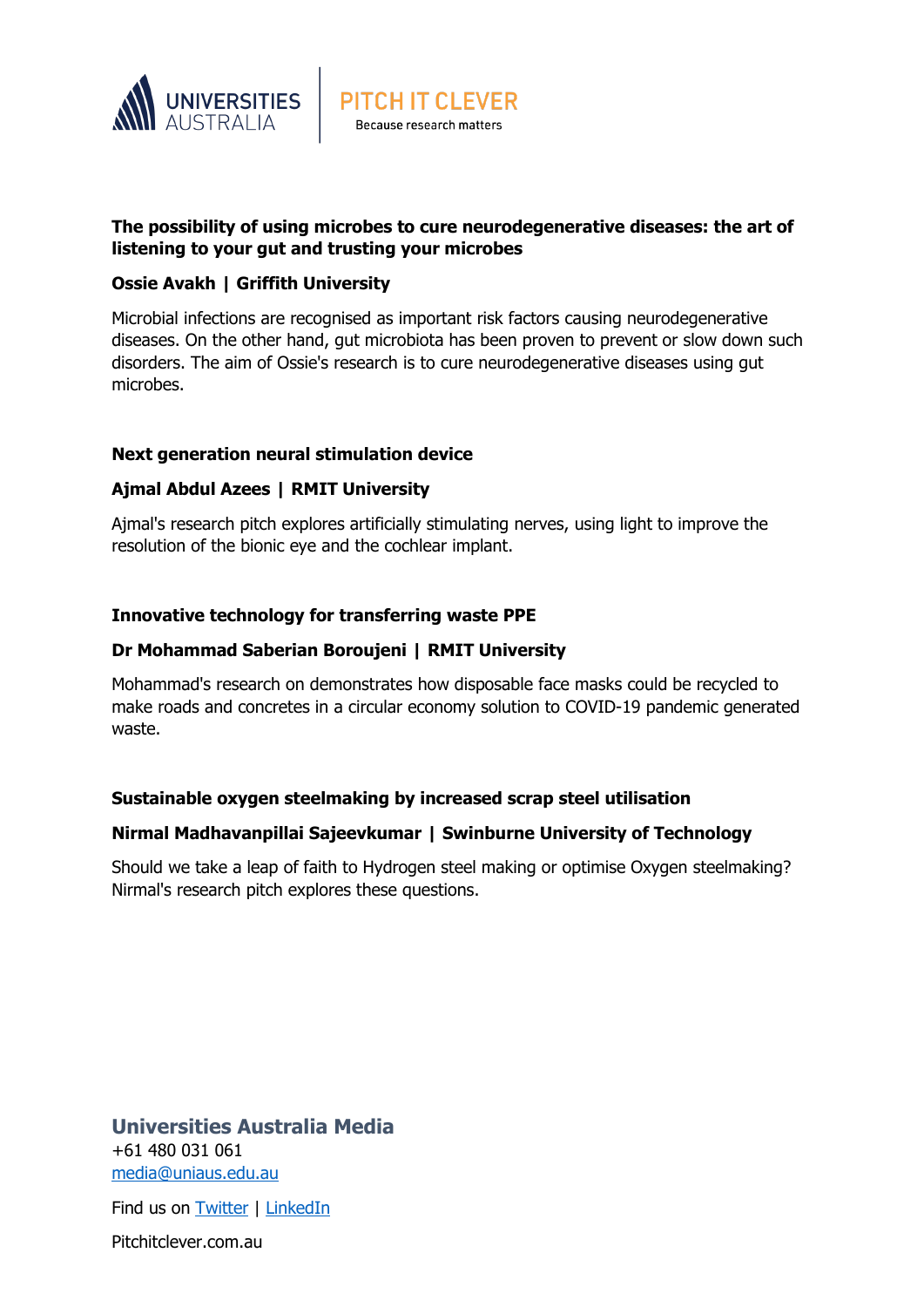

## **Could congestion pricing be the solution for Melbourne's post-Covid traffic woes?**

## **Tariq Munir | Swinburne University of Technology**

Tariq's research pitch looks into innovative road network pricing for managing travel demand and promoting low carbon mobility.

**PITCH IT CLEVER** Because research matters

## **The 3D whiteboard: Transforming 3D content in the classroom**

#### **Dr Fernando Jativa | The University of Melbourne**

3D Whiteboard is a platform that enables real-time annotations in virtual environments. Educators can interact with real and virtual objects, while students easily access their viewpoint through a web browser. Fernando's research explores these possibilities.

## **Using cooperative video games as tools for developing social skills for neurodiverse children**

#### **Dr Matthew Harrison | The University of Melbourne**

How can we support neurodiverse children and young adults using interests and strengths? Matthew's research project designed a support program using cooperative video games as spaces for participants to practice and reflect on the skills required for collaborative problem solving.

## **Better engagement for people with direct experience of suicide**

#### **Hayley Purdon | The University of New England**

Hayley's research unpacks better engagement for people with lived experience of suicide.

**Universities Australia Media** +61 480 031 061 [media@uniaus.edu.au](mailto:media@uniaus.edu.au)

Find us on **Twitter** | [LinkedIn](https://www.linkedin.com/company/1455411/admin/)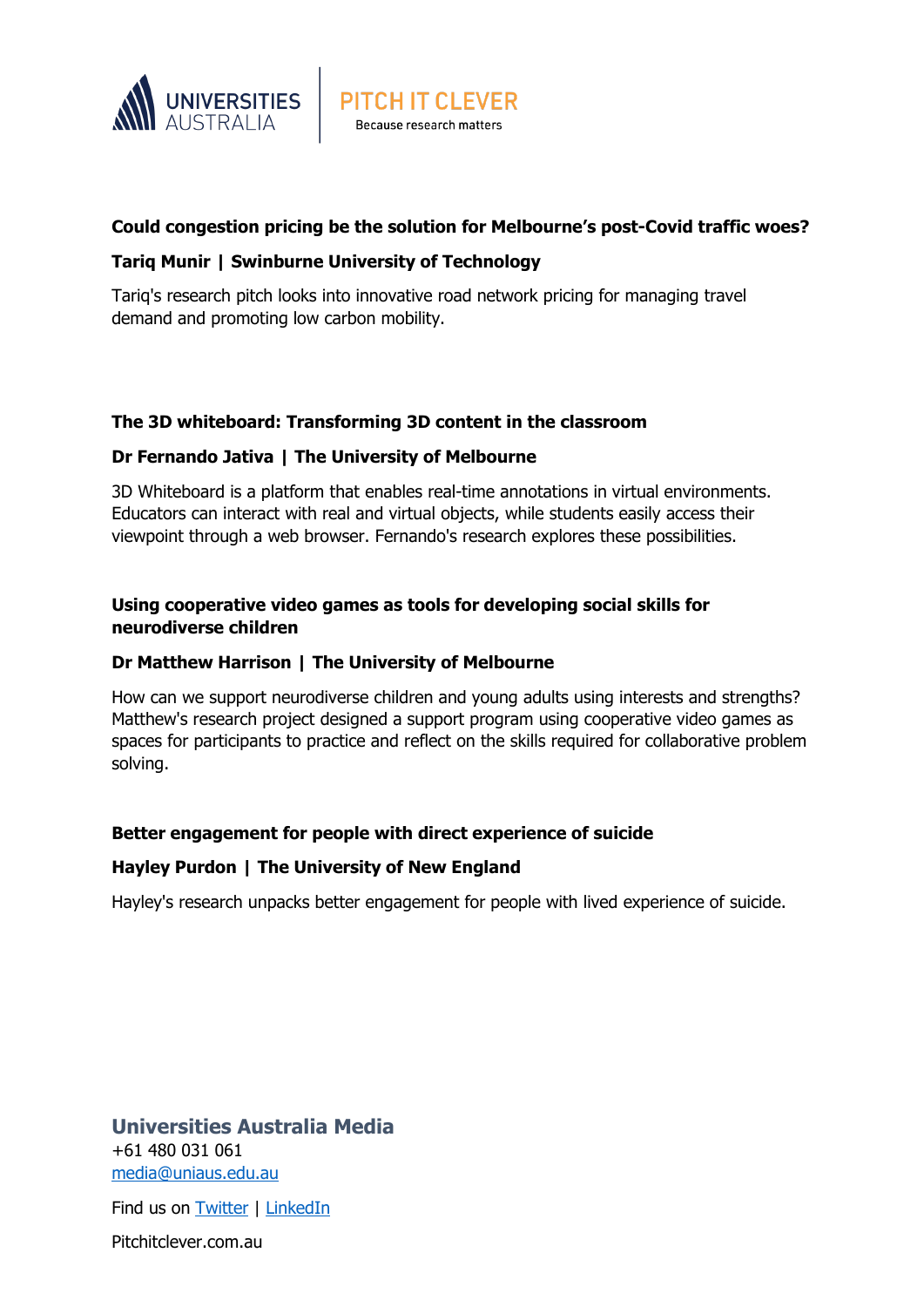

#### **Australian orphans**

#### **Hope Kachila | The University of Notre Dame**

Hope's research pitch delves into health outcomes for vulnerable populations under government guardianship.

**PITCH IT CLEVER** Because research matters

#### **The 'Lightning Tek' process**

#### **Farzan Zare | The University of Queensland**

Why do mushrooms grow near lightning strikes? This pitch showcases how it is done through a technique known as the 'Lightning Tek' process.

#### **Using drug fingerprint matching to develop new treatments for depression**

#### **Dr Jiayue (Clara) Jiang | The University of Queensland**

Can cholesterol-lowering statins be repurposed for treating depression? Jiayue explore this question by comparing the gene expression fingerprints of statins and antidepressants. The pitch suggests that these popular cardiovascular drugs have a lot in common with antidepressants!

#### **Online social identity mapping: powering social connections**

#### **Dr Sarah Bentley | The University of Queensland**

Social identity mapping provides a way for researchers to measure, and practitioners to understand, the power of social connection. Sarah's pitch looks at social identity mapping to deliver a social cure.

#### **The future of health care fits in the palm of your hand**

#### **Dr Teegan Green | The University of Queensland**

If I told you that you held the future of healthcare in the palm of your hand, would you believe me? Teegan and her team at The University of Queensland are researching the use of mobile apps for telehealth.

## **Universities Australia Media**

+61 480 031 061 [media@uniaus.edu.au](mailto:media@uniaus.edu.au)

Find us on **Twitter** | [LinkedIn](https://www.linkedin.com/company/1455411/admin/)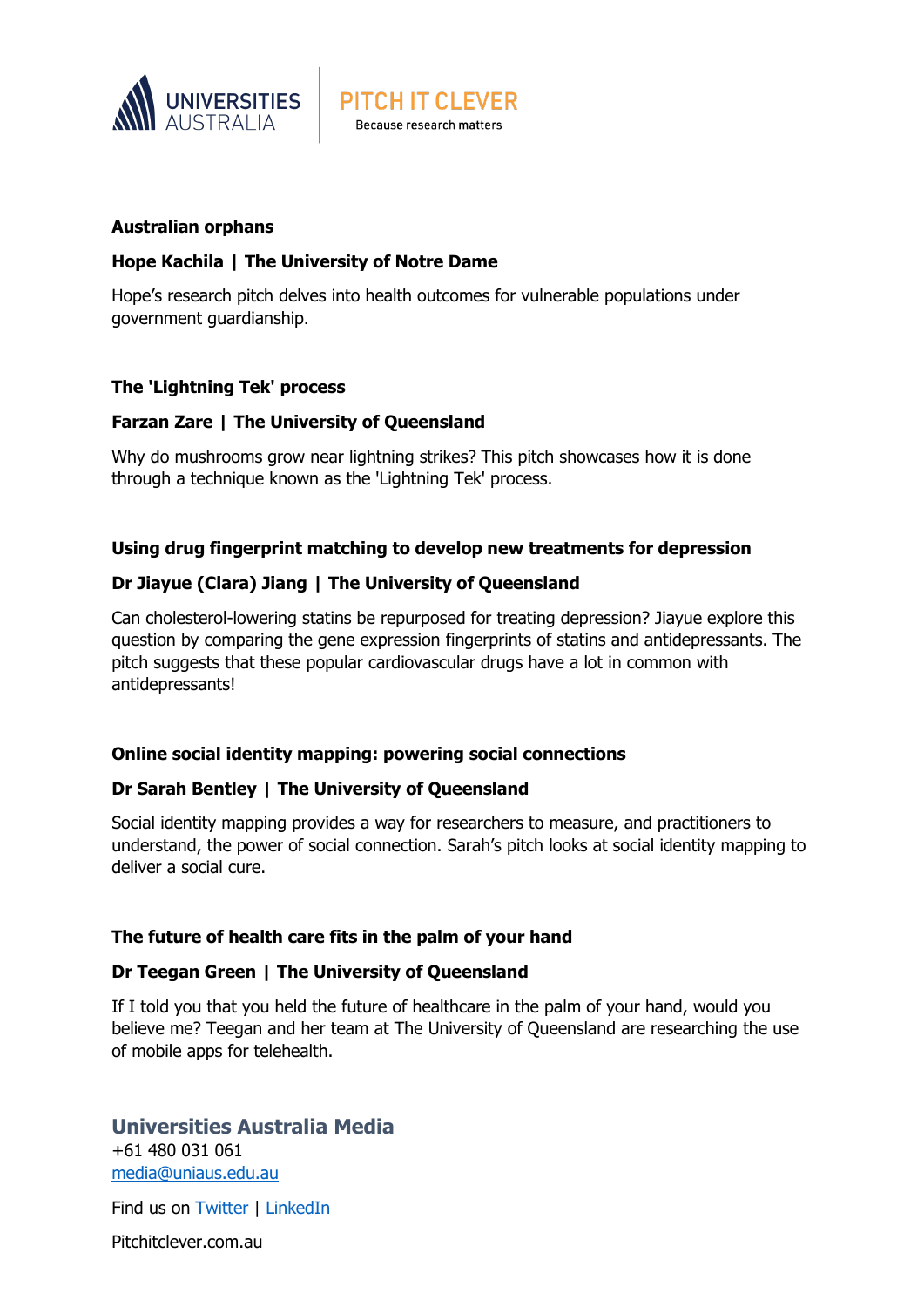

## **Childhood trauma: addressing the silent pandemic**

## **Dr Alix Woolard | The University of Western Australia**

Childhood trauma increases your risk for 7 out of 10 leading causes of death and affects 3/4 of Australia's population. Alix's research aims to understand, intervene and treat childhood trauma.

## **Burns and brains**

## **Amira Allahham | The University of Western Australia**

Burns are more than skin deep. Amira and her team's discoveries show that burn injuries affect the brain physiologically in the long term, therefore increasing the risk of burn patients developing neurological diseases such as Alzheimer's and Parkinson's later in life.

## **Discovering the role of bacterial interactions in the human upper respiratory tract**

## **Kan Yu | The University of Western Australia**

Kan's pitch seeks to improve our understanding of how the nasopharyngeal bacterial communities maintain human health, as well as identify novel therapeutic strategies to prevent respiratory infectious diseases.

## **Creating healthy active places, it's win-win research!**

## **Mr Matthew Mclaughlin | The University of Western Australia**

We know what works to get people more active. Matthew's research focuses on getting this physical activity research into practice through "win-win" scenarios — for health, traffic, liveability, children, businesses, congestion, crashes & pollution.

**Universities Australia Media** +61 480 031 061 [media@uniaus.edu.au](mailto:media@uniaus.edu.au)

Find us on **Twitter** | [LinkedIn](https://www.linkedin.com/company/1455411/admin/)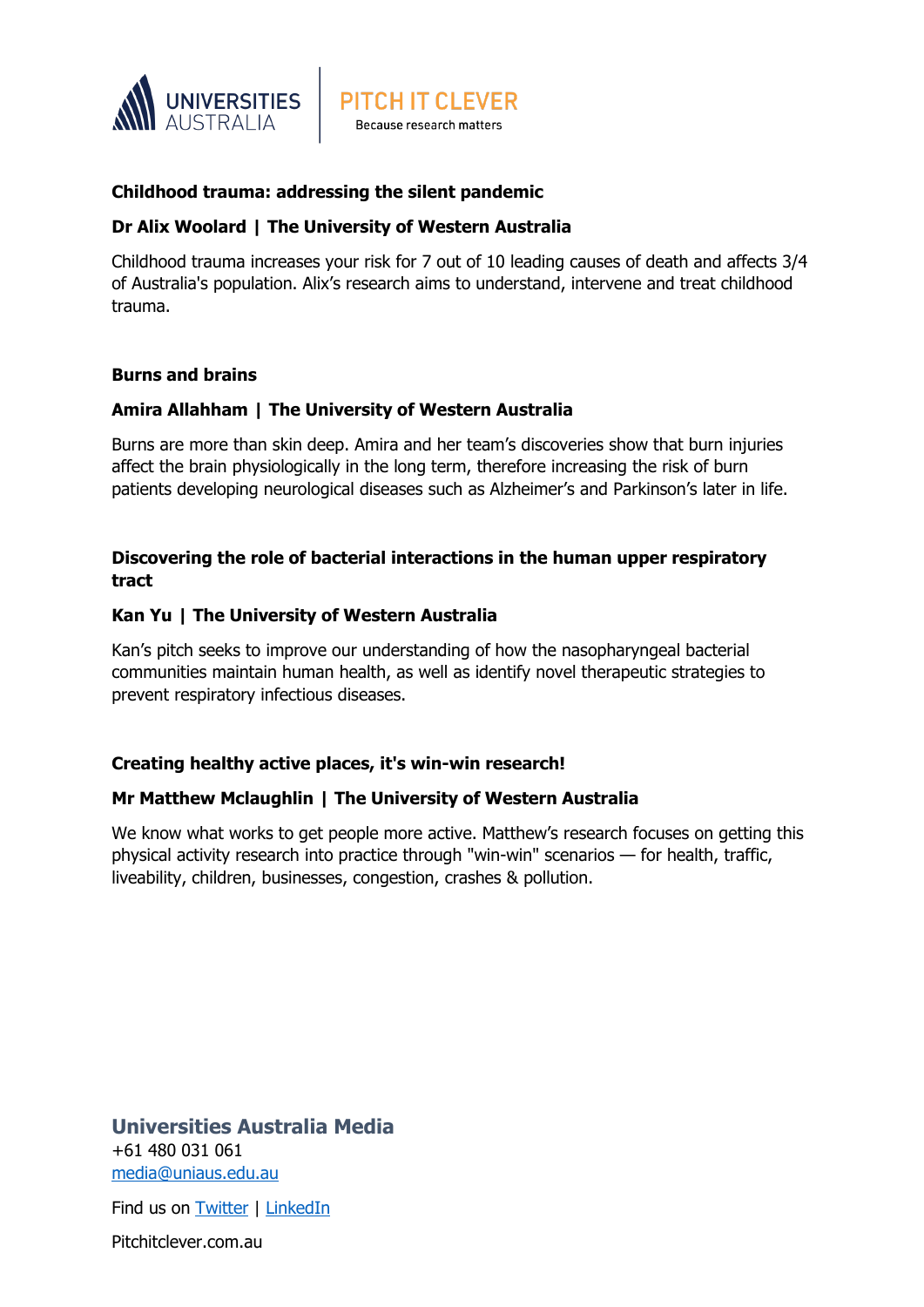

## **Probiotics for better respiratory health**

## **Dr Ritika Kar Bahal | The University of Western Australia**

Lower respiratory tract infections are a leading cause of death in children. Ritika's research investigates the role of complex bacterial communities of the respiratory tract in childhood airway infections to help identify better early life interventions and promote respiratory health.

**PITCH IT CLEVER** Because research matters

#### **Sustainability and equity of seafood nutrients**

#### **Vania Andreoli | The University of Western Australia**

Vania's research explores how mapping and quantifying the nutrients available in the seafood catches of the Indian Ocean fisheries can help tackle nutrient insecurities and make the seafood trade network more sustainable and equitable.

#### **Transforming occupants to inhabitants: post pandemic dilemma**

#### **Dr Subhadarsini Parida | University of South Australia**

The nation's central business districts bore the brunt of restrictions and working from home arrangements during the pandemic. Subhadarsini's research reveals the need for employees to return to work to reverse these impacts.

#### **The Starving Artist - Understand eating disorders through contemporary art**

#### **Ally Zlatar | University of Southern Queensland**

The Starving Artist seeks to redefine the current narratives and treatment surrounding Eating Disorders. Through the power of creative voices through arts-based research, artwork creation and public discourse, Ally's research explores the depths of enduring an eating disorder.

**Universities Australia Media** +61 480 031 061 [media@uniaus.edu.au](mailto:media@uniaus.edu.au)

Find us on **Twitter** | [LinkedIn](https://www.linkedin.com/company/1455411/admin/)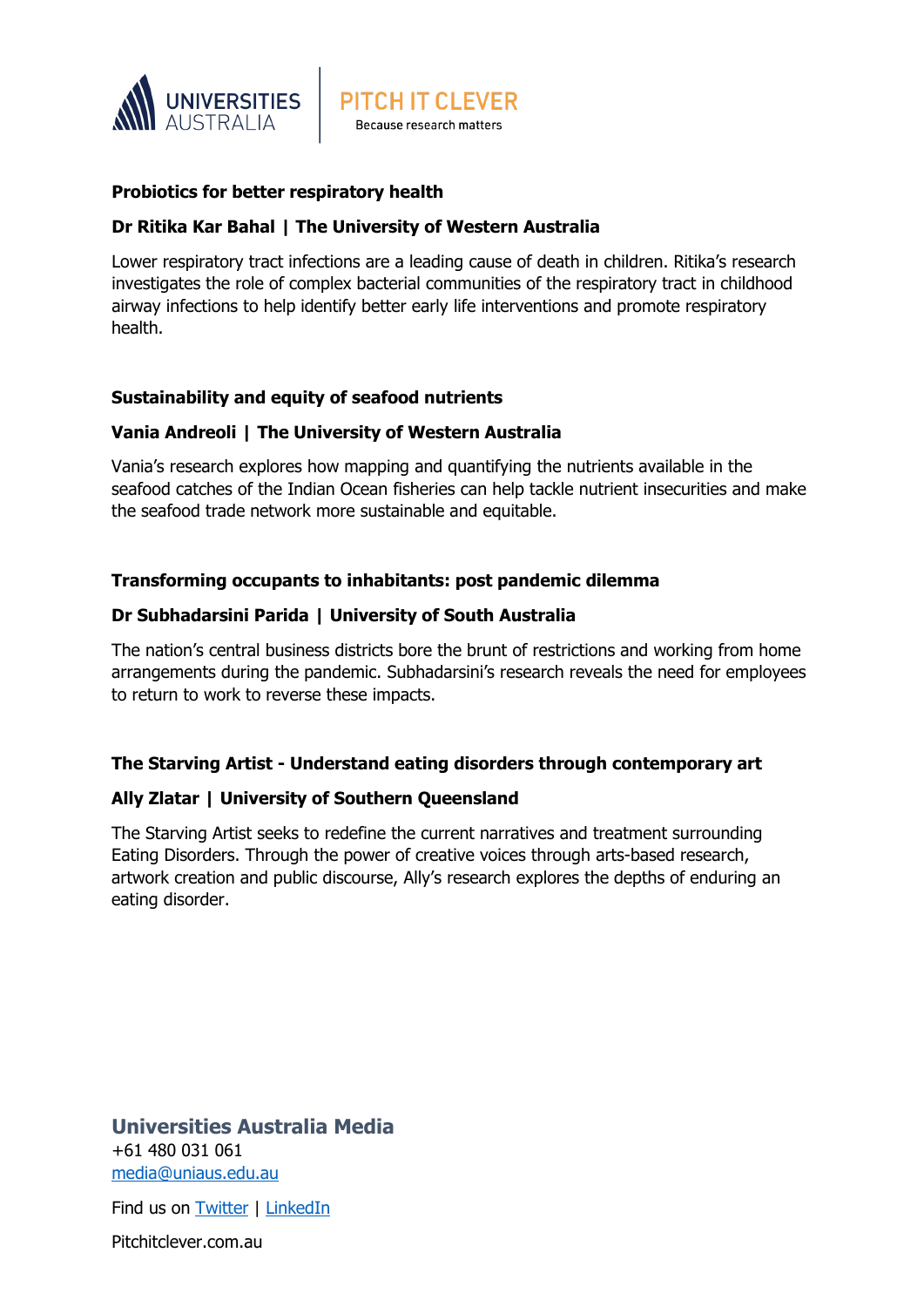

## **The next generation early warning AI environment tools**

## **Ekta Sharma | University of Southern Queensland**

Wish to take pre-emptive actions for environment pollutants? Ekta's research develops early warning tools to measure and forecast the effects of air contaminants.

**PITCH IT CLEVER** Because research matters

## **Suicide capability: Differentiating people who think about suicide and people who attempt suicide**

## **Luke Bayliss | University of Southern Queensland**

After 50 years of suicide research, our understanding of who will act on suicidal thoughts is no better than random guessing. Luke is advancing the field towards improving this understanding to prevent suicide attempts and save lives.

#### **Enabling Climate Resilient Communities**

#### **Tanya Dobson | University of Southern Queensland**

Interventions that integrate traditional knowledge may hold the key to climate-resilient communities. Tanya's research implements and analyses an intervention with small scale farmers who are vulnerable to escalating climate variability, to improve their response to these impacts.

#### **Using satellites to track plant growth**

#### **Dr Qiaoyun Xie | University of Technology Sydney**

From crop yield to bush fire fuel load, carbon cycling to natural habitats, the health of plants is essential to daily life. Dr. X presents how she tracks when, where, and how plants grow using satellites.

## **Universities Australia Media** +61 480 031 061 [media@uniaus.edu.au](mailto:media@uniaus.edu.au)

Find us on **Twitter** | [LinkedIn](https://www.linkedin.com/company/1455411/admin/)